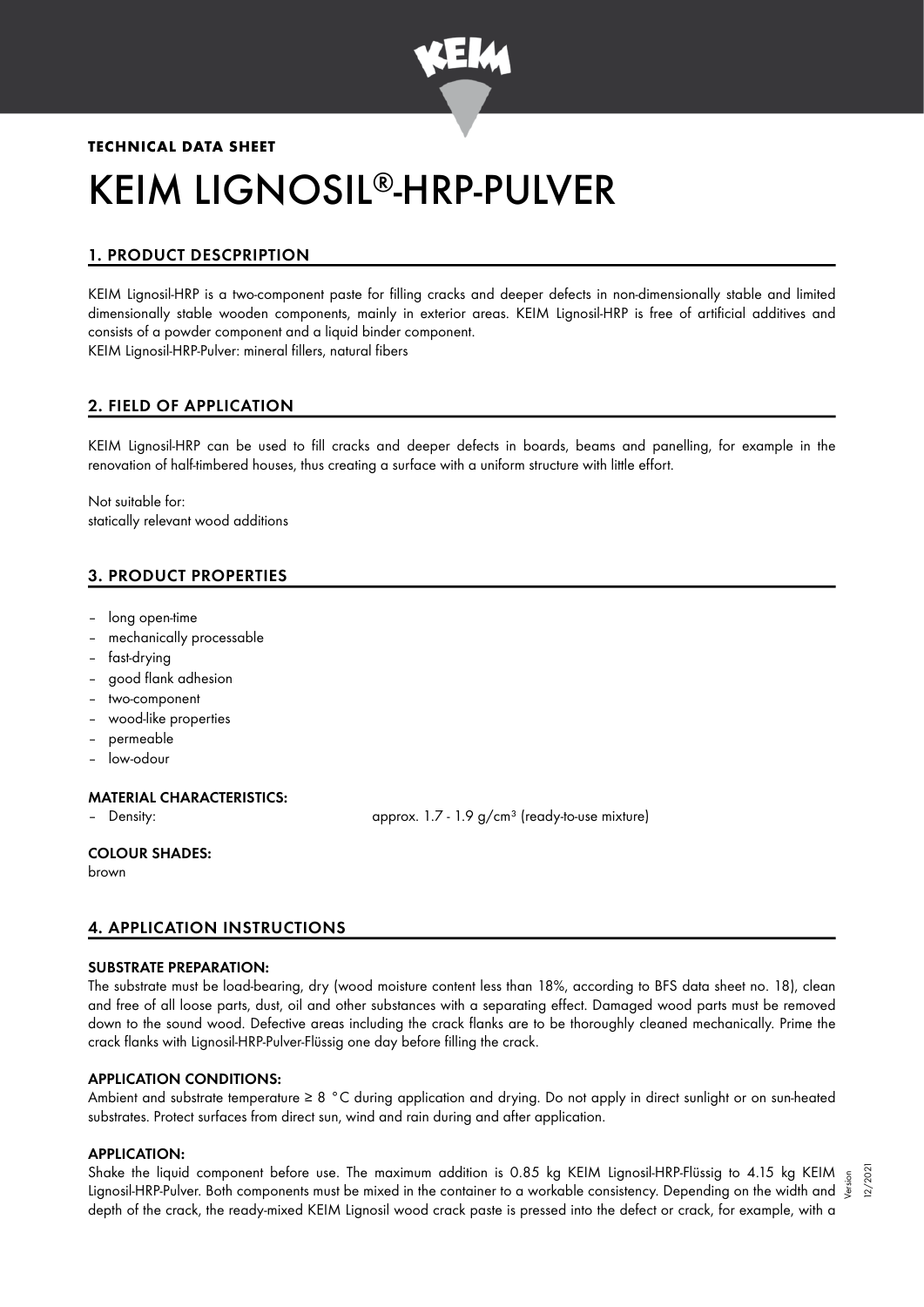#### **TECHNICAL DATA SHEET – KEIM LIGNOSIL®-HRP-PULVER**

spatula and as far as possible without air inclusions. The filling should be executed true to the edge. The surface can be structured by pressing it in like a stamp with a suitable tool, a board surface or with a brush soaked in KEIM Lignosil-HRP-Flüssig. In the case of particularly deep and wide cracks, it is recommended to use a dry piece of wood of the same species as reinforcement in the course of the grain direction. Ready-mixed material remains workable in the sealed container for one day. KEIM Lignosil-HRP must always be coated with KEIM Lignosil system products according to factory instructions.

#### DRYING TIME:

Can be overcoated after 1 week at the earliest (at 23°C and 50% RH). At higher relative humidity, layer thicknesses and/or lower temperatures, drying is delayed accordingly.

# CONSUMPTION:

#### approx. 1,8 kg/dm<sup>3</sup>

These material consumption values are guide values for smooth substrates. Exact consumption values must be determined by means of test areas.

#### CLEANING OF TOOLS:

Clean immediately with turpentine substitute.

#### 5. PACKAGING

| <b>Container content</b> | Unit of measure | Type of container |
|--------------------------|-----------------|-------------------|
| 4.15                     | kg              | bucket            |
| 0.85                     | kg              | tin can           |
| 4.15                     | kg              |                   |

# 6. STORAGE

| max. storage time | <b>Storage conditions</b>                                                                   |
|-------------------|---------------------------------------------------------------------------------------------|
| 12 months         | keep container tightly sealed.<br>cool<br>frost-free<br>protected from heat and direct sun. |

#### 7. DISPOSAL

For disposal information refer to section 13 of the safety data sheet.

#### EC WASTE CODE:

Waste code: 01 04 09

# 8. SAFETY INSTRUCTIONS

Please, refer to the Material Safety Data Sheet.

# 9. GENERAL INFORMATION

Cover surfaces not to be treated, especially glass, ceramics and natural stone. Any splashes on surrounding surfaces or traffic areas must be rinsed off immediately with plenty of water. Version 12/2021

Mixing with products not part of the system or other foreign additives is not permitted.